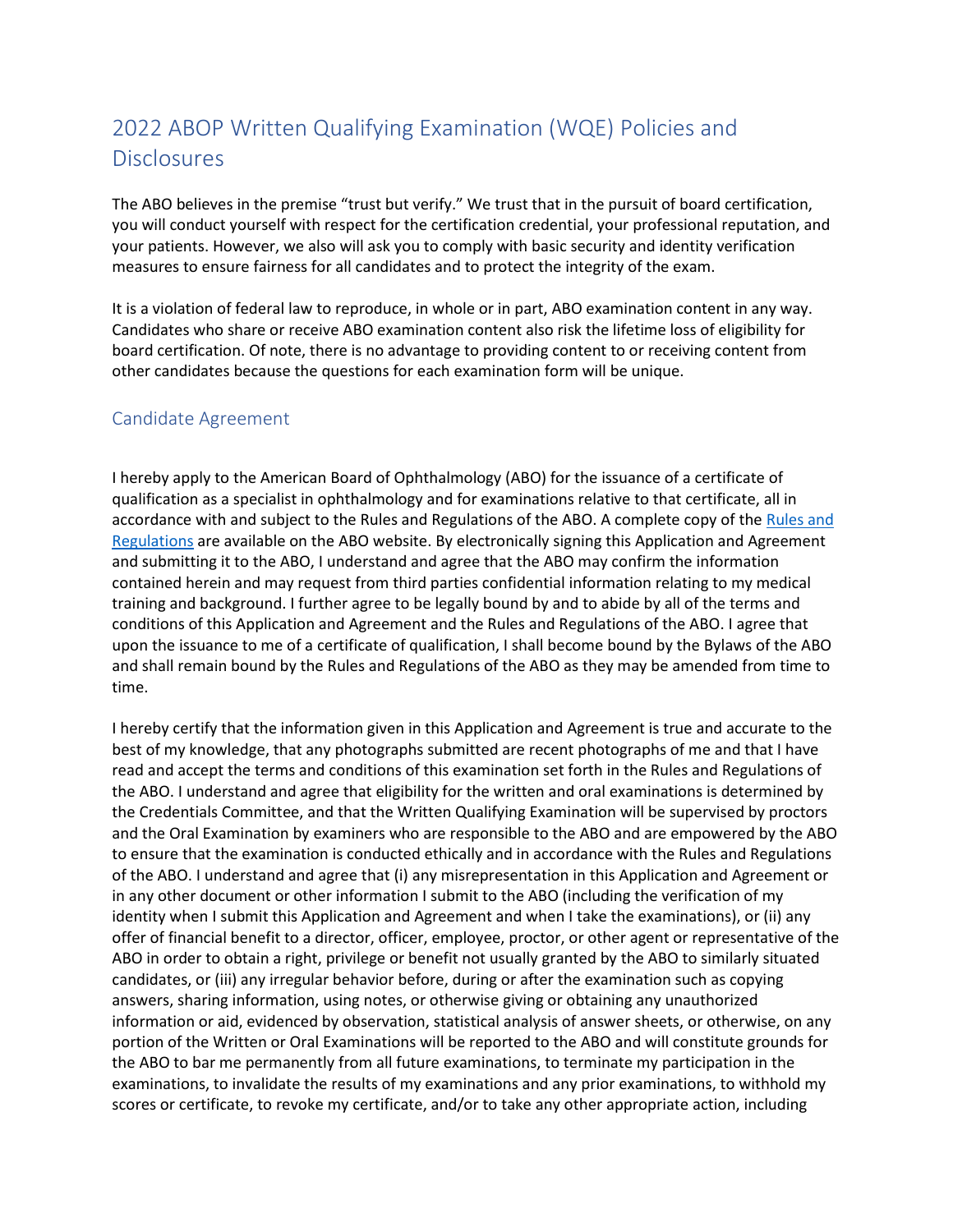legal action. I also understand and agree that the ABO may withhold my scores and may require me to retake one or more portions of the Written and/or Oral Examinations if the ABO is presented with evidence demonstrating to the ABO, in its sole discretion, that the security of those portions of the examination may have been compromised, notwithstanding the absence of any evidence of my personal involvement in the compromising activities. I recognize that the examination questions of the Written Qualifying Examination and the materials and questions utilized in the Oral Examination are copyrighted as the sole property of the ABO and must not be removed from the test area or reproduced in any way and that reproduction of copyrighted material, in whole or in part, is a federal offense and also may subject me to the sanctions listed above. I understand and agree that the decision as to whether my grades and other performances on the ABO's examinations qualify me for a certificate of qualification rests solely and exclusively in the ABO, and that its decision is final.

I hereby waive and release and shall indemnify and hold harmless the ABO and persons in their capacities as the ABO's directors, members, officers, committee members, employees, and agents from, against and with respect to any and all claims, losses, costs, expenses, damages, and judgments (including reasonable attorney's fees) alleged to have arisen from, out of, with respect to or in connection with any action which they, or any of them, take or fail to take as a result of or in connection with this application, any examination conducted by the ABO which I apply to take or take, the grade or grades given me on the examination and, if applicable, the failure of the ABO to issue me a certificate of qualification or the ABO's revocation of any certificate of qualification previously issued to me.

## Copyright Notice and Agreement

All ABO certification and maintenance of certification examinations, including the content and wording of examination questions, constitute confidential ABO information protected by copyright law. Any unauthorized receipt, possession, or transmission of ABO written, computer-based or oral examination questions, content, props, or other materials ("Examination Materials"), either before the examination, on-site, or after an examination administration, in whole or in part, by any means, including but not limited to reconstruction from memory, is strictly forbidden. Use of ABO Examination Materials, including that which may have been reconstructed from memory, for the purpose of examination preparation or training is also strictly forbidden.

I agree not to reproduce Examination Materials in whole or in part in any way, including but not limited to reconstruction from memory.

#### Non-Disclosure Policy

As noted in previous sections, all ABO examinations and Examination Materials are confidential and are protected by copyright law. The Examination Materials are made available to examinees solely for the purpose of becoming certified or maintaining certification in the specialty of ophthalmology. You are expressly prohibited from disclosing, publishing, reproducing, or transmitting any ABO examination or Examination Materials, in whole or in part, in any form or by any means, verbal or written, electronic or mechanical, for any purpose.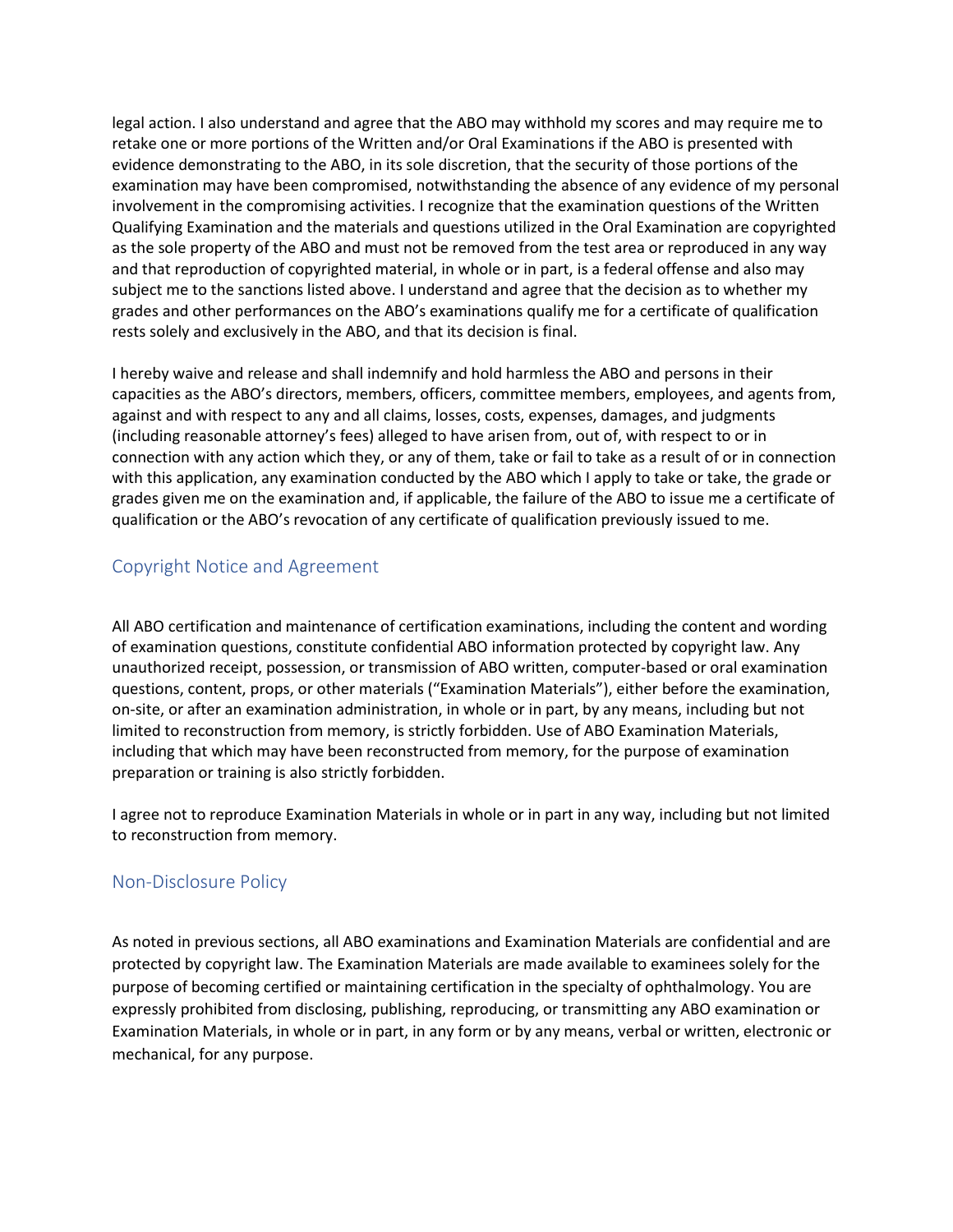# Exam Irregularity Policy

I further understand that any violation of the Exam Irregularity Policy and/or th[e Non-Disclosure Policy](https://www.manula.com/manuals/american-board-of-ophthal/abo-wqe-procedures-manual/1/en/topic/non-disclosure-policy) and/or th[e Acknowledgement/Cooperation Agreement,](https://www.manula.com/manuals/american-board-of-ophthal/abo-wqe-procedures-manual/1/en/topic/acknowledgement-cooperation-agreement) or the giving or receiving of aid in connection with any ABO examination, or engaging in any other conduct that subverts or attempts to subvert the integrity of the examination or the ABO certification and maintenance of certification process is sufficient cause for the ABO to:

- Bar me from the examination and/or future examinations;
- Terminate my participation in the examination;
- Withhold and/or invalidate the results of my examination;
- Withhold my certificate;
- Revoke my certificate;
- Require me to pay the costs of the ABO's investigation; and/or
- Take other appropriate action against me, including legal action.

The ABO reserves the right to take whatever measures are necessary to protect the integrity of its examinations.

## Consent for Data Use and Release

To help analyze the effectiveness of my training program, and for the non-commercial purposes of the Accreditation Council for Graduate Medical Education (ACGME) and its Ophthalmology Review Committee, I hereby authorize ABO to release, in confidence, to the ACGME, the director of the program in which I have trained, and to the chair of the department of which the program is a part, the results of my performance on the examinations conducted by ABO. I also authorize ABO to use and disclose the data I submit to ABO and results of my performance on the ABO examination for ABO's internal, noncommercial mission and purposes. Additionally, where permitted by law, I authorize ABO to release data, including personally identifiable information, to other external entities in accordance with [ABO's](https://www.manula.com/manuals/american-board-of-ophthal/abo-rules-regulations-amp-policies/1/en/topic/data-collection-use-and-sharing)  [Data Collection, Use, and Sharing Policy.](https://www.manula.com/manuals/american-board-of-ophthal/abo-rules-regulations-amp-policies/1/en/topic/data-collection-use-and-sharing) ABO may also disclose data when required by law.

# Acknowledgement/Cooperation Agreement

In the event the ABO investigates a potential examination irregularity, I agree to cooperate fully with the ABO and to provide all relevant information in my possession to the ABO. I understand and agree that the failure to cooperate fully with the ABO will subject me to the disciplinary sanctions set forth above.

*I have read the policies and this Application and Agreement carefully and I understand, agree to, and accept the obligations that the policies and the Application and Agreement impose on me.*